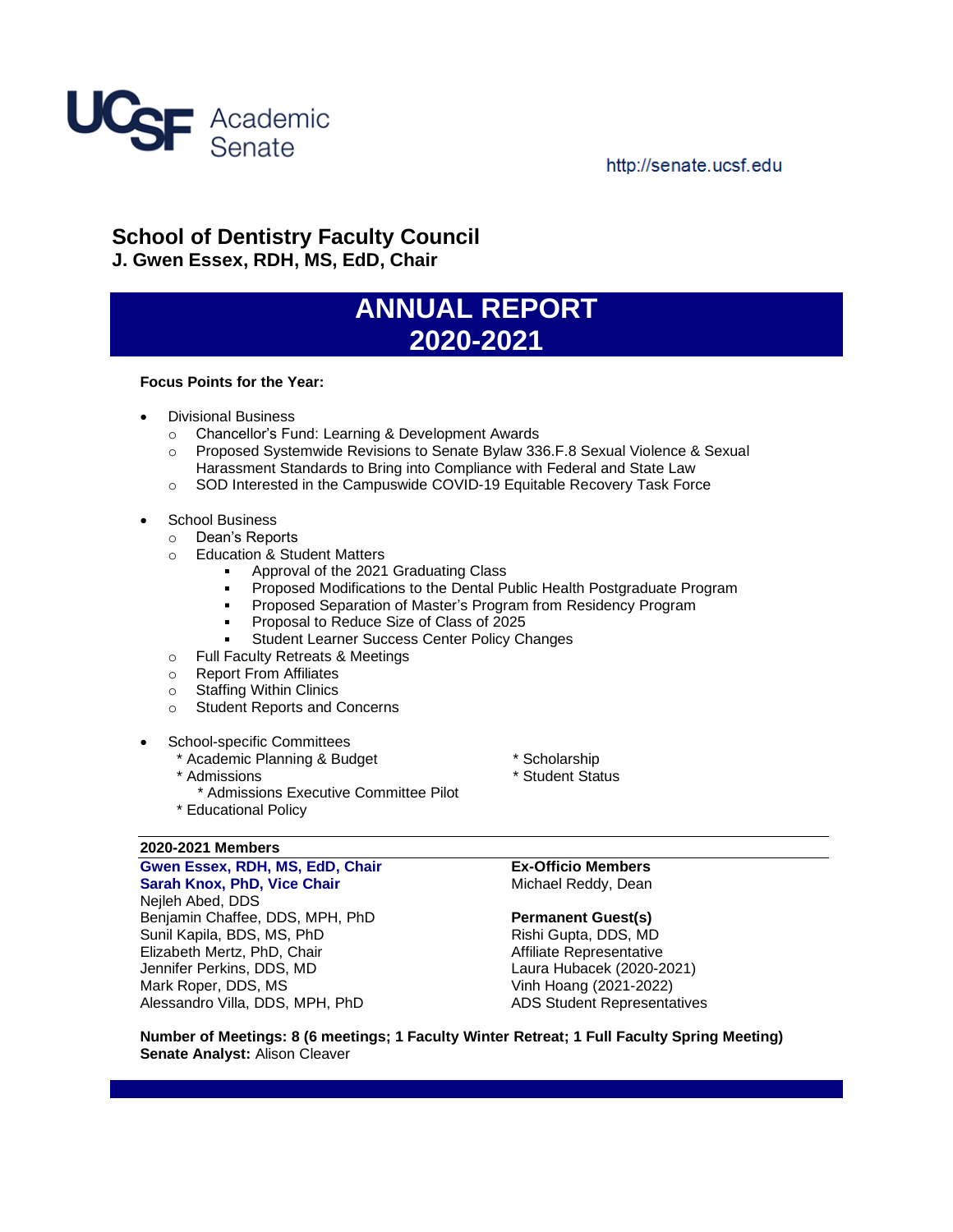## **Divisional Business**

The School of Dentistry Faculty Council took up the following Divisional issues this year:

## **Chancellor's Fund**

In June 2014, the Chancellor announced that he would be awarding the Academic Senate with a reoccurring annual \$500,000 fund for faculty life. The fund administration would be at the Senate's discretion. After discussion, each of the four schools were given a similar amount. The School of Dentistry was awarded \$25,000, with the Dean's Office matching up to \$15,000.

As the funds were not used up in spring 2021, a second call for additional applications will go out in early September 2021. Of the spring 2021 received applications, three were funded. Topics were:

- Completion of a Biostatistics Certificate through UC San Diego (train the trainer)
- Development of an Elective Health Policy Course within School of Dentistry
- Leadership Coaching for Female Faculty in the Orofacial Sciences Department

## **Proposed Revisions to Systemwide Senate Bylaw 336.F.8.**

Members discussed these changes, which are bringing UC Sexual Violence & Sexual Harassment (SVSH) standards into compliance with Federal and State law. The changes largely will affect UCSF Privilege & Tenure cases by altering the standard of evidence. Upon review, members supported the revision of UC's SVSH Policy with conversion of a two-tiered system to a single evidentiary standard in all cases alleging Department of Education-Covered Conduct, regardless of the respondent's identity, in order to end a system of privilege for certain members of the university.

## **SOD Interests in the Campuswide Equitable Recovery Task Force**

Guest SOD faculty member Stuart Gansky provided an overview of this task force. Membership is varied and large, so the topics range widely. Professor Gansky represents both SOD and researchers.

For the latter, there is concern about clinical researchers, and they're using the 2008-2009 economic turndown as an exemplar. It will result in fewer publications and therefore affect faculty members' ability to get the next grant, which will then also impact the economics of their group, resulting possibly in layoffs. Example, eight faculty campuswide have had grants pulled by foundations — with 12 grants overall — but the fallout was immediate: layoffs, reduction in hours, etc.

To date, much discussion has been focused on the effects that COVID and remote work has had on faculty who are caregivers of children, elders, and special needs individuals. Female faculty largely are responsible, plus there seems to be an age component; junior or associate professor-level faculty have taken the brunt.

This national issue – not just UCSF — has led to 1 million women dropping out of the workforce so far. UCSF is operating with a severely limited clinical workforce. There's no redundancy of employees, especially faculty, at this point. For SOD, if a faculty member is out due to COVID exposure — which is medically recommended — then a clinic has to shut down. Faculty are very committed, so if they know that their departure will be a source of pain for others, they just won't go on vacation or take time off.

A broader issue is the mental health of employees, including faculty. Further, as this remote model will be in place for a year or more, SOD needs to put parameters in place so that we're not handling business at midnight, for example. With flu season approaching, it's important to have floater and sufficient coverage.

The Senate's Faculty Welfare Committee is looking at the inequality of hiring and promotion/advancement between the schools. Some schools aren't honoring the hiring freeze, receiving exemptions to hire faculty or staff with specialized skills. While there have been salary freezes across the board, various departments also have given salary raises (in the Y component of their salaries).

## **School Business**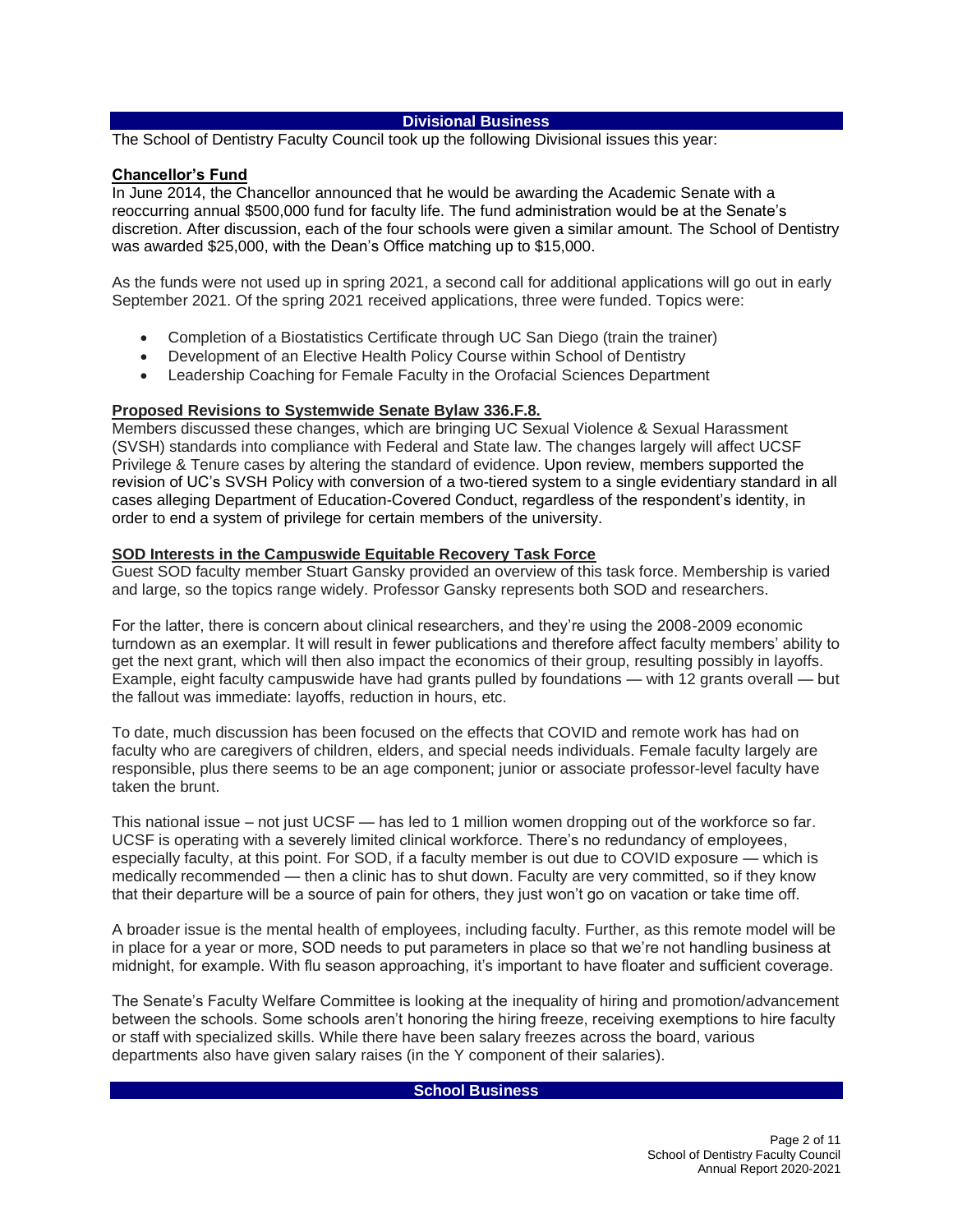## **Dean's Reports**

Throughout the academic year, Dean Reddy or Chief of Staff E. Stephens provided an overview on the below topics, among others:

## Dean's Open Access Meetings

These are resuming on Monday afternoons to facilitate more regular communication between students and faculty. In the clinics, the Dean supports faculty being empowered to be proactive when they see an issue, especially if it can be resolved quickly.

## Integration with UCSF Health

SOD is largely dependent on UCSF Health to handle the APEX integration for SOD. UCSF Health uses its staff – contracted and reduced during the pandemic – to do this, so we're dependent on their timeline.

In recent discussions, we're developing a full strategic plan to build out our integrated clinics. The plan will need to be beneficial to both parties (SOD and UCSF Health) and to the campuswide health enterprise. Once it's approved, we can start on the first clinic. Benefit is seen clearly but logistics, operations, etc., must be addressed at the start.

The strategic plan is for UCSF Health Enterprise to build out the clinic, with them having to make the investment. The concept is strong, but questions remain: How will it be run, operations, logistics are still to be determined. Further, how will you build the second clinic? It's the same approach as for other strategic partnerships and alliances. They would like SOD to develop a draft plan for them to buy into. It's also clear that businesses are hesitant to invest in a new area, but they can see the potential, they just need the school to demonstrate it for them in advance.

## Morale Within the School

Faculty Council members thanked the Dean for open and honest communication about status of the school. Positive projections about the school's future contrast with lived experience during recent years. Several FC members advised that it's been a different issue annually with faculty being asked to give up just a little more each year.

The Dean acknowledged the challenges of the last 18 months, and the financial situation of the school.

## New Assistant Dean for Basic Science Research

This emerged due to prior Associate Dean of Research Tom Lang sitting on numerous research-related committees. Because of the importance of research at UCSF, there are simply too many committees for one administrator to sit on, while also conducting a research program. Since Associate Dean Lang's retirement, this has created a need for two faculty to fill this position: one a SOD lab researcher, and one a SOD people researcher. Current Associate Dean for Research Stuart Gansky will represent people researchers, while Assistant Dean Sarah Knox will represent lab researchers.

As UCSF has structured research along SOM lines, one of the SOD associate deans must be able to speak to lab research protocols. This will allow SOD to grow its research efforts. The school needs more dentistry research leaders across the campus with the right titles, recognized as leaders. This structural change is about growing the leadership pipeline at UCSF for SOD.

#### Pre-Doc Dentistry Clinic Changes

#### *Background*

For past two years, we've been working to improve patient and student experience for clinical education. We studied the root cause of our operation issues. If you examine a dental practice – supplies, labs, staffing, infrastructure — most practices run about a 75-80% overhead, including renting the space. Our clinics, accounting-wise, were running at about 190%. That's the background to the restructuring of the clinics at Parnassus and Buchanan: check-in procedures, dispensary timing, etc.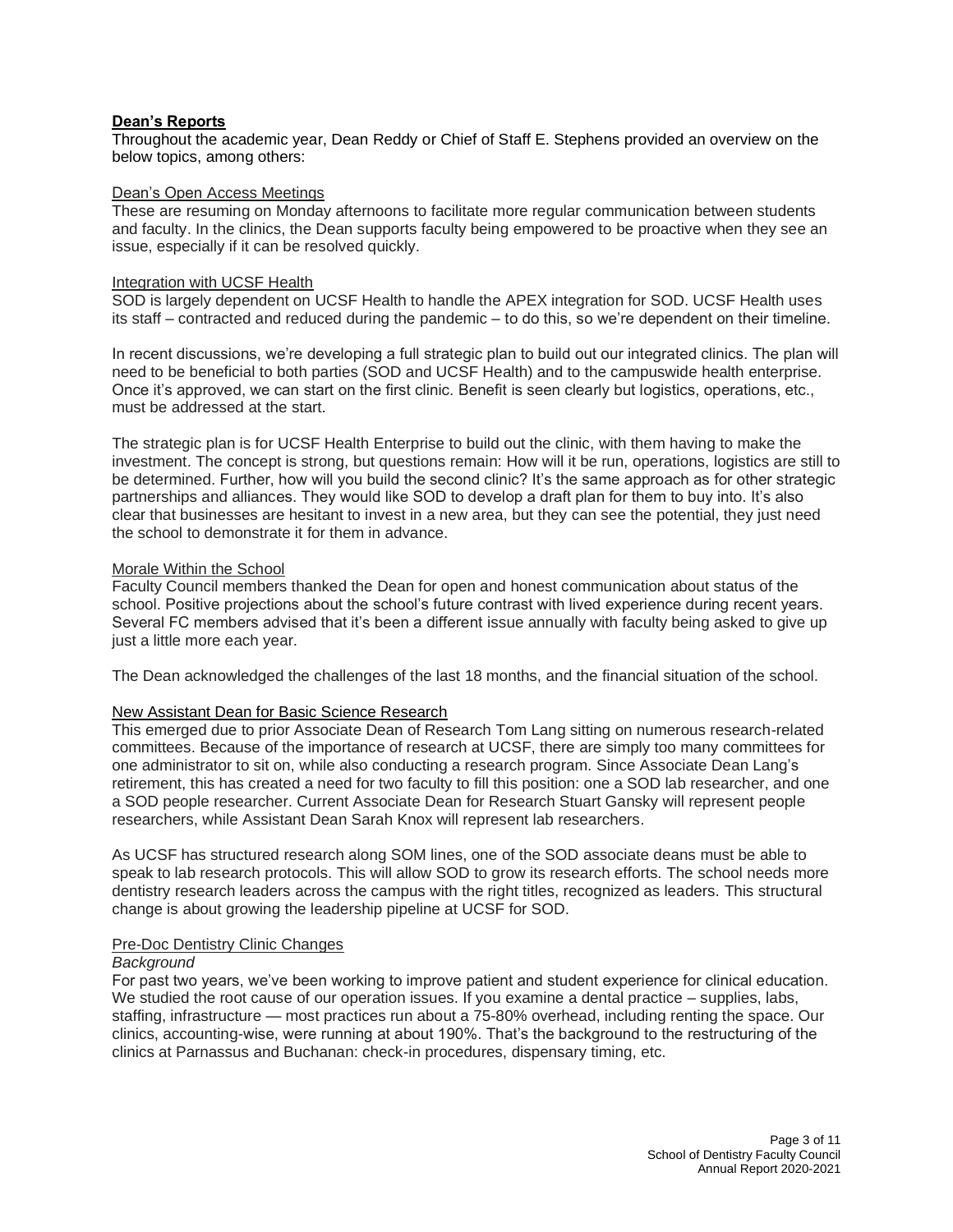The dyad model simply means there's two components: a clinical arm on one side, and an administrative one on the other. The school has had two major issues: the 2019 accreditation, and clinical operation finances.

We did examine it for upwards of nine months before determining how the clinical model should be changed. How we were operating was serving no one, let alone patients, student docs and faculty, to continue in the same manner. Making such changes in the current climate has been even more difficult: a pandemic, absence of loved ones, plus a national race relations crisis.

## *Overview*

Since accounting expanded its look to focus on the clinics overall, SOD has had eight years of multimillion-dollar losses in clinic operations. We cannot continue to deficit spend at the school, especially with inadequate systems and processes. We need to address these concerns, plus invest in faculty, technology, and in game-changing curriculum. All of this is expensive. The funds to implement all that come from clinic operations. But right now, we're trying to find money to subsidize those operations.

We're looking at redesigning systems and processes to enable this all to occur. This is a tried-and-true model used throughout UCSF Health and across the nation.

Q: What is the role of an executive director within the dyad model? Can you expand as to why a DDS isn't in that role, or the perceived lack of dental knowledge currently held by the individual in that role currently?

A: The current Executive Director is examining all clinics, not a single clinic. Her background is in taking care of patients in a clinical setting. The expectation is that faculty share information, although it's unclear if that expectation has been shared with faculty. People on the ground have the knowledge, and we, the school, need to examine how things have been done historically to see what can or should be changed.

## SOD Faculty Leaders Reporting Back to School

For those SOD faculty serving on various campus committees as a representative of the school, they should be reporting back to the school. The Academic Senate Office can facilitate reports out to faculty, as can the SOD Communication team.

Members spoke to the last recession, with numerous retirements and open FTE positions that were never filled; this has created a dearth of open positions with the funds being used for something else. If the school is going to pursue this as part of its broader development structure, then there needs to be support for faculty stepping into these leadership roles. The former pipeline for faculty leadership was eliminated.

The SOD Dean's Office is examining the 19900 funds and how they're being used. They used to be tied to FTEs, and that is no longer the case. This needs to be examined in context of the last recession, and some of it should have been undone as the school emerged from it. There are lots of opportunities to change things.

Because of the limited number of faculty in some SOD departments, committee service participation is heavy. Member Perkins advised that most SOD faculty are HSC series, which limits the options available for systemwide participation in the Academic Senate. This isn't true at a divisional level, but does impact and is a deterrent for SOD faculty participating in the Senate. The school potentially could restructure its bylaws and regulations to allow for some flexibility here.

## **Education & Student Matters**

## Approval of the 2021 Graduating Class

In June 2021, Associate Dean Sara Hughes provided the Council with a roster of proposed 2021 graduates for approval. All candidates who had met the requirements to graduate by the Spring Ceremony were approved.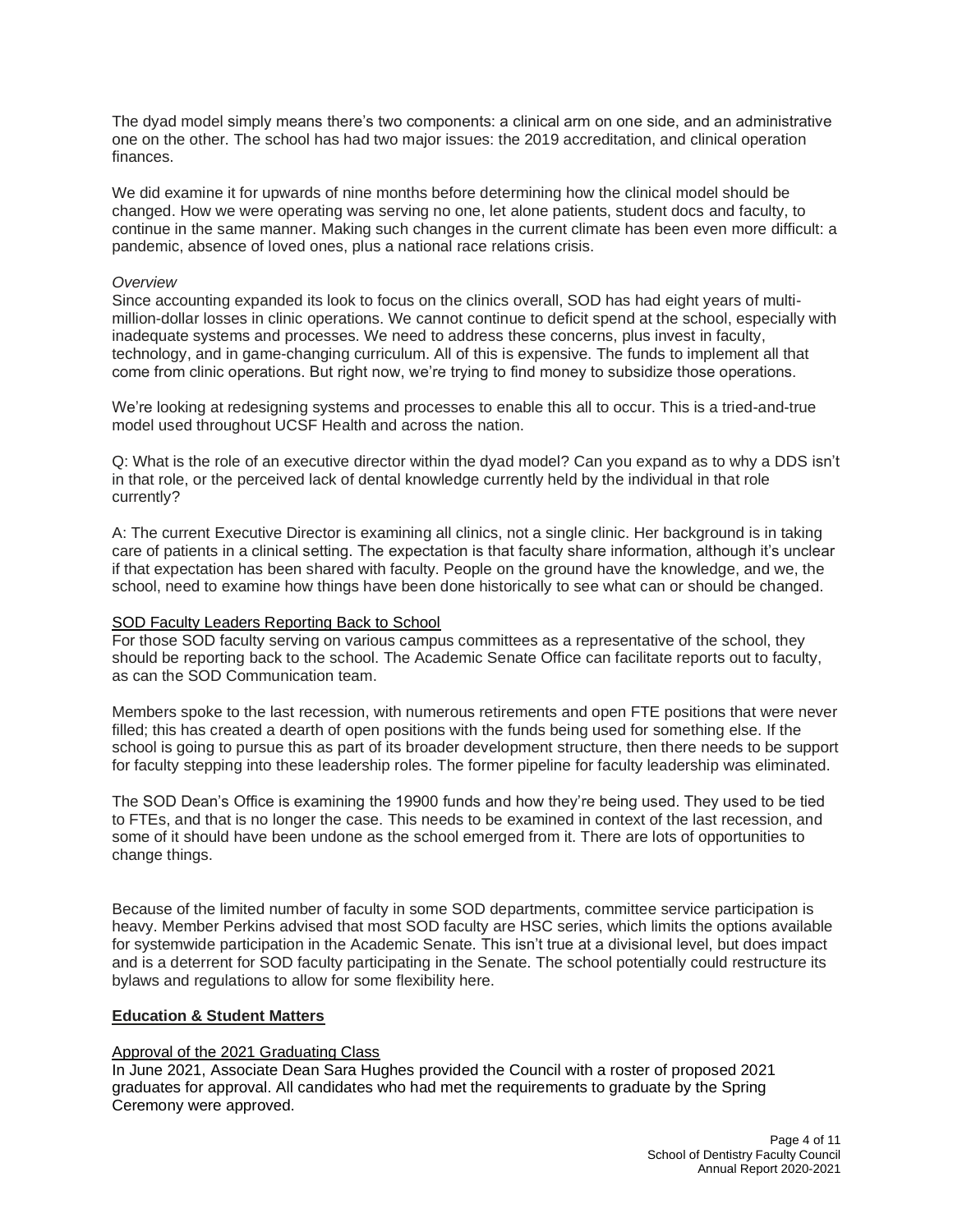Proposed Modifications to the Dental Public Health (DPH) Postgraduate Program Guests Enihomo Obadan-Udoh, DDS, MPH, Dr. Med. Sc., Director, DPH Postgraduate Program, and Kate Conklin, PPA, PRDS, presented on the proposed revisions to the Dental Public Health postgraduate program.

This one-year, full-time certificate program is accredited by the Commission on Dental Accreditation (CODA). It was established in 1980, and is the only DPH program on the West Coast. In 2016 the DPH program obtained approval from the UCSF SOD FC to proceed with offering a joint program with the oneyear interdisciplinary MPH program at UCB (two-year track). For more detailed information, please see [Appendix](https://senate.ucsf.edu/sites/default/files/2021-08/SOD-Annual-Report-2020-2021-Appendix-1.pdf) **1**

# *Goals of the Program*

- Attract competitive pool of applicants interested in advancing dental public health through research, education, and practice.
- To enable residents to develop competency in the following 10 areas outlined by the ABDPH for dental public health specialists.
- To prepare residents to become eligible for the ABDPH Certification Exams and to encourage them to attain diplomate status within five years of completing their training.
- To produce graduates who will actively contribute to dental public health education, research, and practice in their chosen job positions upon graduation.

# *Justification and Reason for Proposed Changes*

- Despite receiving a commendation from CODA during its 2019 accreditation site visit, the DPH has experienced challenges that mirror the perennial challenges faced by the DPH specialty nationwide.
- There is an urgent need to expand the pipeline of DPH professionals who are trained and equipped to effectively lead oral health programs at the local, state, and national levels to address the burden of oral diseases in the US population.
- Furthermore, prospective applicants have regularly expressed a desire to maintain their clinical skills while pursuing DPH training. They didn't want to stop clinical training to pursue DPH education.

Nationally, there are low enrollment rates and a dearth of people continuing in the arena of public health upon graduation. HRSA put together this grant announcement urging programs to envision how to overcome these challenges. UCSF developed an initiative to collaborate with residency programs, a recruitment program to target those with an interest in public health, especially from disadvantaged or rural backgrounds. Dr. Obadan-Udoh and her team were successful in obtaining a HRSA grant.

# *Current Program Outline*

Based on the 2018 CODA Accreditation Standards for Advanced Dental Education Programs in DPH:

- 1. Instructions in Ethics and Professionalism
- 2. Instruction in General PH or MPH degree requirement for one-year programs [3 sections]
- 3. Instruction in DPH
- 4. Individualized student curriculum plan
- 5. Supervised Field Experience
- 6. Research program

# *Proposed Program Changes (second indented bullet points)*

- Enhance the Didactic Curricula for PD and DPH Trainees by:
	- $\circ$  Incorporating DPH topics into the PD curriculum, including cultural competency, oral health literary & promotion, social determinants of health, and advocacy.
- Expand the Experiential Learning of PD and DPH Trainees in Federally Qualified Health Centers (FQHCs) by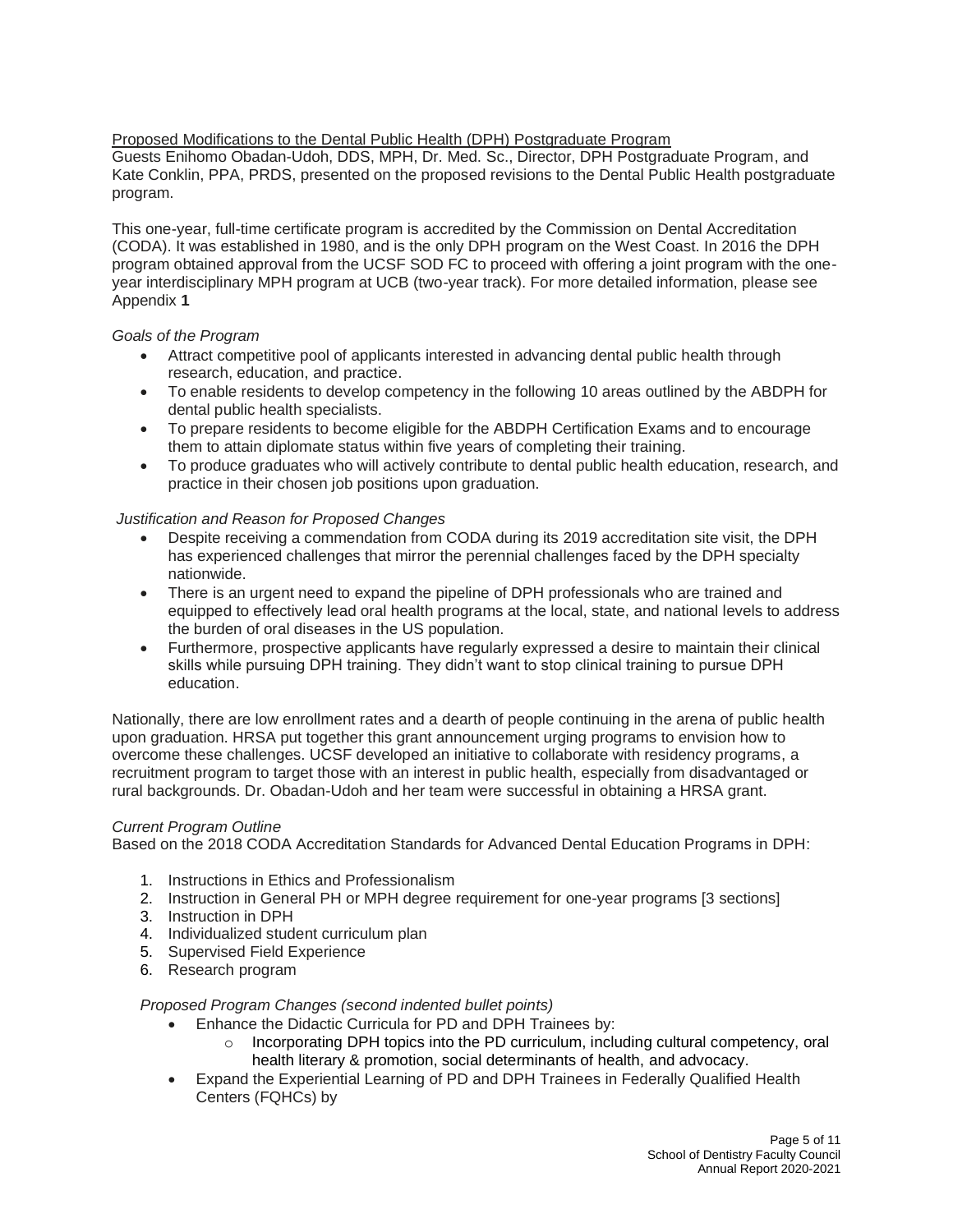- o Adding to clinical training sites for 2-4 PD trainees per year at Petaluma Health Center (2021) and La Clinica de la Raza (2022) serving predominantly low-income, underserved children.
- Expand Experiential Learning of DPH and PD Trainees in Rural Local Oral Health Programs (LOHPs) by
	- $\circ$  Adding field site rotations for 4 DPH trainees in rural LOHPs in partnership with the CA Office of Oral Health (OOH).
	- o Piloting the virtual dental home/school-based telehealth model in Tuolumne County. This is in partnership with Pediatric Dentistry
- Expand the DPH Recruitment Pipeline
	- o Targeted recruitment of UCSFPD, AEGD, and GPR trainees, FQHC dentists from 21 UCSF externship sites, military dentists, veterans, and predoctoral students from all CA dental schools. Focus on US-trained dentists.
	- $\circ$  Offering financial assistance to 1-2 DPH trainees per year from rural, disadvantaged and/or underrepresented minority backgrounds.
- Evaluate and Report Program Outcomes
- Implement a Hybrid In-Person and Virtual Oral Health Program for children with special health care needs, such as autism spectrum disorder (ASD) and other neurodevelopmental disorders (NDDs), using virtual consults, pre-visit imagery, desensitization programs, and home oral hygiene coaching int eh UCSF Service, Training, Advocacy and Research (STAR) Smiles Clinic, as well as offer behavior management workshops by STAR psychiatry faculty and behavior therapists.

*Next Steps*

- Obtain signed affiliation agreements for all training sites including rural local oral health programs, FQHCs, school-based programs, and the UC Berkeley MPH program.
- Obtain approvals for new course and existing course modifications.  $\blacksquare$

*ACTION:* SOD FC members voted to approve the proposed modifications to the DPH Program.

## Proposed Separation of Master's Program from Residency Program

The school is in the process of separating the Master's program from the Residency programs in Orofacial Sciences. The Master's will be completed within one year, and residencies will be completed separately. If just doing a Master's, then students will pay for just one year. This will impact those coming in, not those currently in the program. The MPH program will be linked with San Jose State University. That will be a hybridized curriculum.

## Proposal to Reduce Size of Class of 2025

Members reviewed and approved — with an addendum — the proposal to reduce the size of the Class of 2025. The addendum adds language that the reduction in class size will not affect or impact ongoing or increased DEI efforts. It further specifies that the reduction of students by approximately one-third down to 60 domestic and 20 international – is directly related to the number of dental chairs the school has. The new maximum number will allow for each dental student (DDS and IDP) to have their own dedicated dental chair, which will also enable the clinics to run continuously.

Member Perkins advised that the prior student domestic count wasn't determined by examining budget/finance or space/clinic volume. The new count takes all of that into account. The goal for the Class of 2025 is that each student has their own dedicated chair. The actual language on the website will acknowledge the school is admitting up to 65 SOD DDS, to allow flexibility for CODA. This pertains to students who extend a year and therefore add one to the future classes. This is a temporary drop in the number of students.

The 2020-21 count (combined DDS and IDP) is 108 students with 80 dental chairs. This leads to students having a maximum of two days a week of clinical experience. This change will benefit both students and satisfy CODA accreditation requirements. The School recognizes that it will lose upwards of \$4M annually with this student reduction. This will be replenished through a variety of methods. One aspect of that is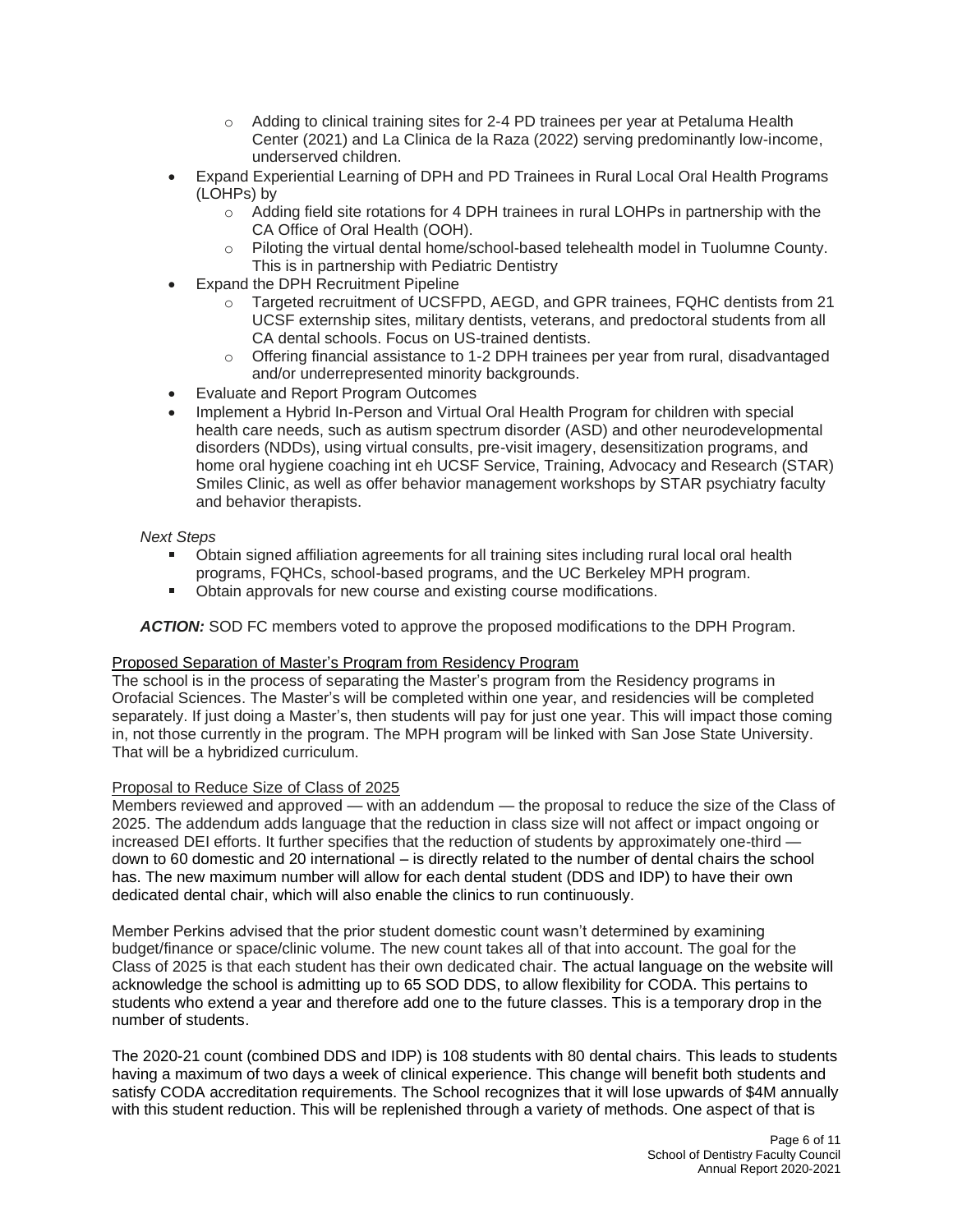eliminating Buchanan Dental as a predoc clinic. Faculty practices will be put in Buchanan or residency programs. More information will be shared when it is available.

# Student Learner Success Center Policy Changes

Learner Success Center (LSC) Director Pamela Schultz provided an overview on policy and procedural updates on the topic of unexcused absences. The changes aim to clarify definition of an unexcused absence: both no attendance and not been approved to be absent. It further aimed to clarify that it was up to the student to make the effort to get caught up and to address professionalism issues.

It doesn't alter the policy if students miss a didactic exam. There will still be a zero score and they'll have one chance to make that up. They cannot remediate over and over.

Director Schultz advised that the school was codifying its policy as it had been unclear to students and faculty alike. The policy will be in effect for D3 and D4 students. It will be up to the course director's assessment whether it will apply to D1 and D2 students. That remains to be made clearer.

Chair Essex asked about consistency about attendance. If students are aware that we're only tracking some absences but not others, we're creating an incentive to ghost. There are some ways to take attendance via clicker or the old-fashioned way. But we need to convince course directors that attendance is something they should track.

Student Representative Hubacek asked about family events. They are technically not excused, so students opt not to fill out the required form. If there is a way to increase the discretionary days, or to highlight non-discretionary days, that will make the required form more readily use[d. Appendix 2](https://senate.ucsf.edu/sites/default/files/2021-08/SOD-Annual-Report-2020-2021-Appendix-2.pdf)

*VOTE:* Motion to approve the amendment to the unexcused absence portion of the engagement policy. Approved unanimously.

# **Full Faculty Retreats and Meetings**

## Winter Anti-Racism Retreat

This half-day retreat focused on presentations – individual and panel – examining DEI efforts to date and students of color experiences within UCSF School of Dentistry. Keynote address was given by former graduate student Shaun Abrams, DDS, PhD: "*Surviving and Thriving(?): Reflections Along My Journey to and Through the DDS/PhD Program at UCSF.*"

# Spring Full Faculty Meeting

This midday meeting presented on changes throughout the year from Dean Reddy, Student Representative Hubacek, and included a presentation on Partnership with UCSF Affiliates (VAMC) from Affiliate Representative Rishi Gupta, DDS, MD. Information presented was accurate as of May 2021.

## **Report from VAMC Affiliate**

J. Rishi Gupta, DDS, MD, HS, associate clinical professor based at VAMC, served as an affiliate representative guest during the 2020-2021 academic year. He provided an overview on VAMC Affiliate:

- a. There are four VAMC faculty interested in participating in education and other opportunities at UCSF SOD (classes or lectures). Member Perkins and Guest Gupta will speak offline to establish these more formally for affiliate faculty.
- b. VAMC Guest Gupta advised of the D4 rotation. Students are having a good experience on the prosthodontics and implant rotation and providing solid feedback as well; two students, one week at a time. They're learning about ground delivery and implants and then spending a day in the OR, especially looking at the interplay with the anesthesiologist.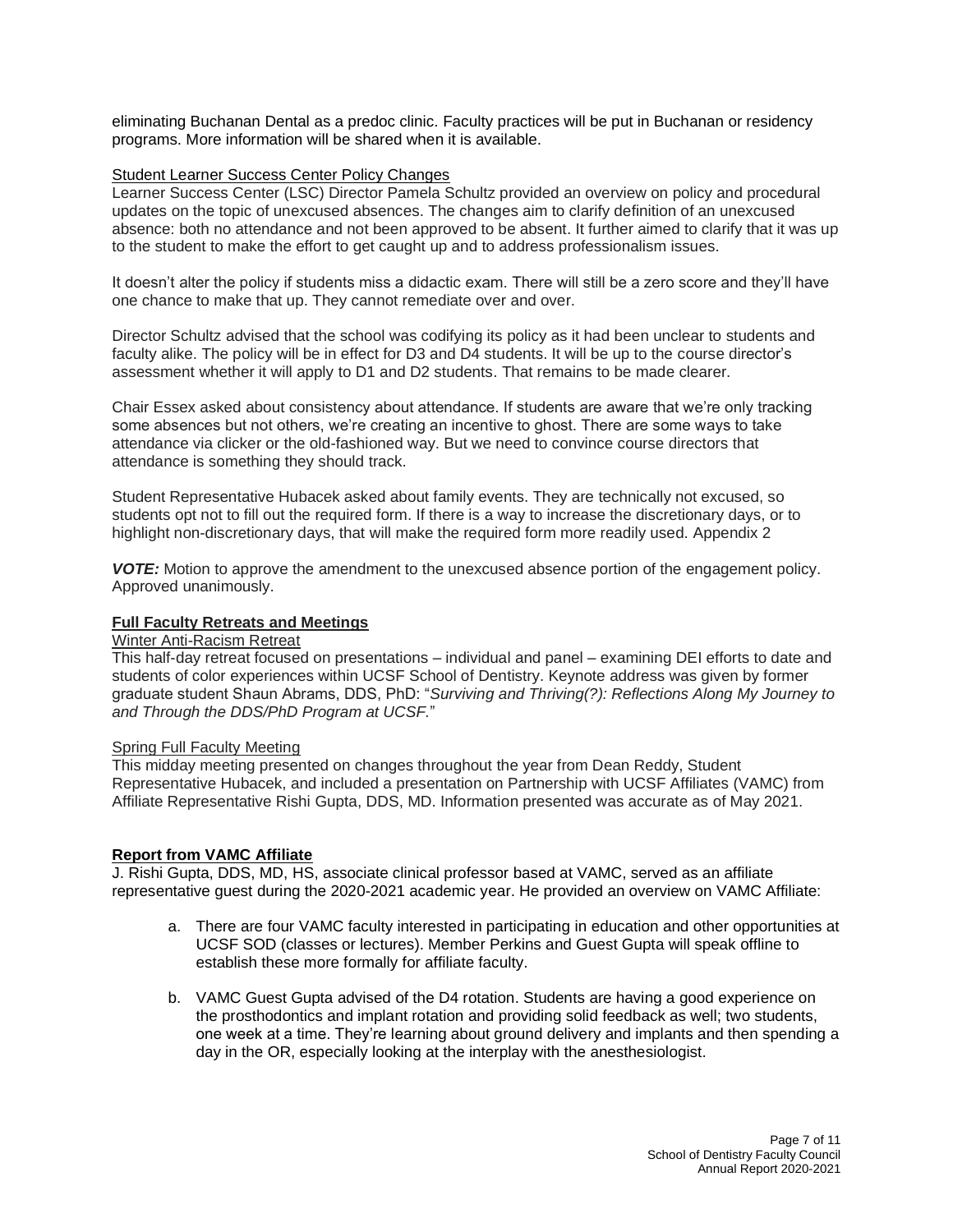Separately, the VAMC received \$20M for a regional sleep apnea program; if want to incorporate the education aspect of this program with dental students around the OR, VAMC would be open to it.

# **Staffing Within Clinics**

Chief of Staff (CoS) Stephens advised on the SOD Faculty Council inquiry on clinical staffing levels and other matters. CoS was interested in knowing what paths SOD FC members had taken with Department and Division Chairs to address this.

# Background

SOD FC member Kapila advised that it's been raised with Tatiana Urisman and Joseph Casarez in OFS, who have brought it up with the Chairs/Chiefs. They were subsequently advised by the Department Chairs/Chiefs that there's no budget, which was then relayed to Prof. Kapila. Dean Reddy and CoS Stephens weren't involved in how the budget cuts were actualized in any of the departments. Fiscal plans that were developed for staff and for faculty were separate.

## Current Status

CoS Stephens asked if faculty were at the table when the decisions were made? Member Kapila advised that they were simply informed. Overall, we're unable to respond to patients in a timely manner. Other factors impacting this are the Dental Center phone system, which is antiquated. As SOD is working more collaboratively with UCSF Health, they're looking at how to address this as a partnership. A real solution could be adding in a new call center, or having UCSF Health help SOD by using the UCSF Health phone system.

Another issue at play is that those frontline staff are union employees. As such, they cannot be given special projects to complete which takes them away from doing the function that their job description details they do. SOD cannot request union employees take a laptop home to work on something, or stay later to work on something. There is a lot of room for improvement. But at present the lack of staff in a variety of areas needs to be examined – to understand why cuts were made in the manner they were. This also includes examining the predoc clinics where budget cuts have been made unilaterally, rather than examining use and function and need. The Dean's Office will be examining this more closely, but they will be working with the Chairs to become part of the solution.

Having invested in a lot of immediate matters, like COVID-19 testing, and with clinic scheduling now ramping back up, the school can now start to look at what— in six months —we need to build back up. There is hope of something happening soon, but due diligence is needed first.

School of Dentistry leadership aims to resume patient surveys, as required by CODA. These surveys can be used as a data point when discussions with the Chairs/Division Chiefs are taking place.

## **School-specific Committees**

## Academic Planning & Budget (APB)

- Budget: Dean Reddy has reported that the first quarter deficit will be worse than anticipated; however, NIH funding is strong. Increased costs around COVID have been substantial (e.g., \$500K for COVID testing alone). Lower patient volumes also have taken their toll, and the practice community has shifted all of its Medicaid patients to UCSF, which has further lowered revenue.
- Accreditation: With respect to the Dental School's accreditation, Dean Reddy and Jennifer Perkins recently argued for increased reporting contributions (Standard 29) in the CODA report. However, formal CODA approval for the Dental School is pending until the year-end data for the class of 2021 is received.
- Cost-Curtailment: At this time, the school is not laying off staff but redeploying them to UCSF **Health**
- Procurement: The SOD is trying to reduce procurement costs and eliminate duplications.
- Fee Structure: The goal is to collapse the multiple fee structures into a singular fee structure.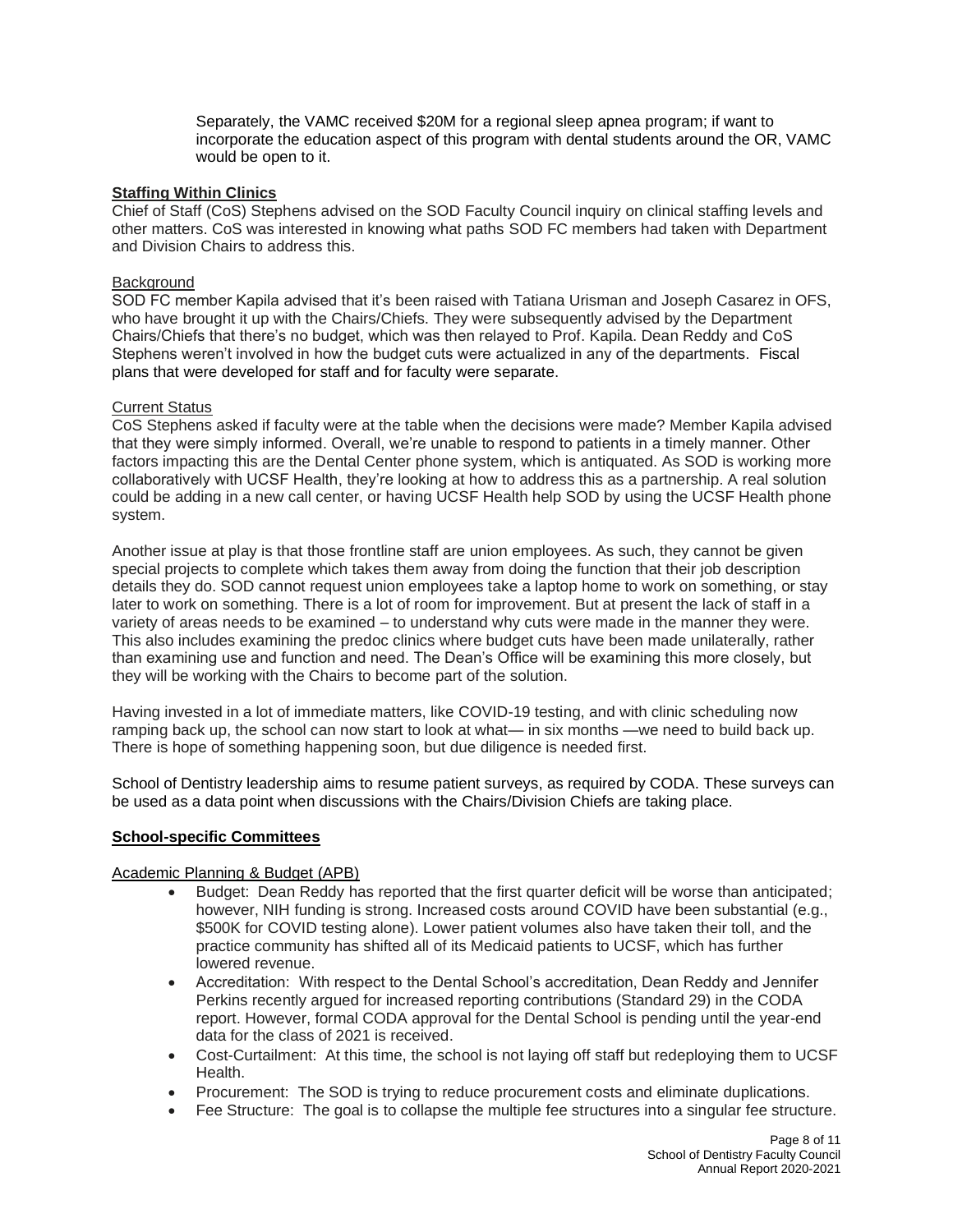# Admissions

Chair Abed provided an update on the committee's actions to date for this academic year and on the DDS 2020 applicant status, as well as IDP

- *DDS Program:* SOD has 89 admits, with 53 deposits (\$1,000); students can put down various deposits at multiple institutions at the moment, but come April they must commit to a single institution. There remain seven open slots but Admissions is meeting this afternoon. At present, 51% of admits are California residents, and 62% of the deposits.
- *IDP Program:* The school made 23 offers including waitlist: eight were deferred from last year. Quite a few students from a variety of countries, other than India. For domestic students, the Executive Council is meeting today to accept recommendations for student offers. They anticipate sending out 80-85 offers for the first round; so it is anticipated there will be a second round. To date, 20 have made a deposit. Those deposits include 12 deferred students from the 2019-2020 cycle.

## *Admissions Executive Committee Pilot*

School administration proposed an admissions committee procedural change focused on ensuring a global view of the applicant pool that is currently missing. The concern is that with committee members reviewing their own applications, and a lack of high-level oversight, this it may result in less diverse admissions. With ensuring equity and inclusion of the profession so critical to access to care, and the great need to ensure we aren't inadvertently losing the opportunity to offer admissions to qualified diverse applicants, the creation of an executive admissions committee was proposed. The goal of this executive committee is to ensure that all qualified applicants are considered even if within the specific application batch to one committee member that applicant was up against significant competition yet were they in a different batch they would be offered admission. All admissions decisions from the general admissions committee are reviewed by the executive committee and the final decision is made by a vote of the executive committee.

## Educational Policy Committee (EPC) Priorities

EPC Chair Joyce assumed leadership of this committee mid-year. The council had a few inquiries to EPC that will be addressed during the 2021-2022 academic year. These include:

- Status of Administrative Curriculum Committee and its interaction with EPC and FC bylaws/regulations
- Changes/Modifications to Education Curriculum Delivery in post-COVID Environment

## Scholarship Committee

*Incoming Student Awards*

*FY 2020-2021 Awards* 11 awards given Total of \$700,000 60% accepted; 100% for top award

 *Continuing Student Awards \**

*FY 2019-202 for graduating / FY 2020-2021 for continuing students*

29 awards given \$24,000 award maximum

*FY 2021-2022 Awards* 10 awards given Total of \$649,000 71% accepted; 50% for top award

*FY 2020-2021 for graduating / FY 2021- 2022 for continuing students*

31 awards given \$24,000 award maximum Total of \$193,600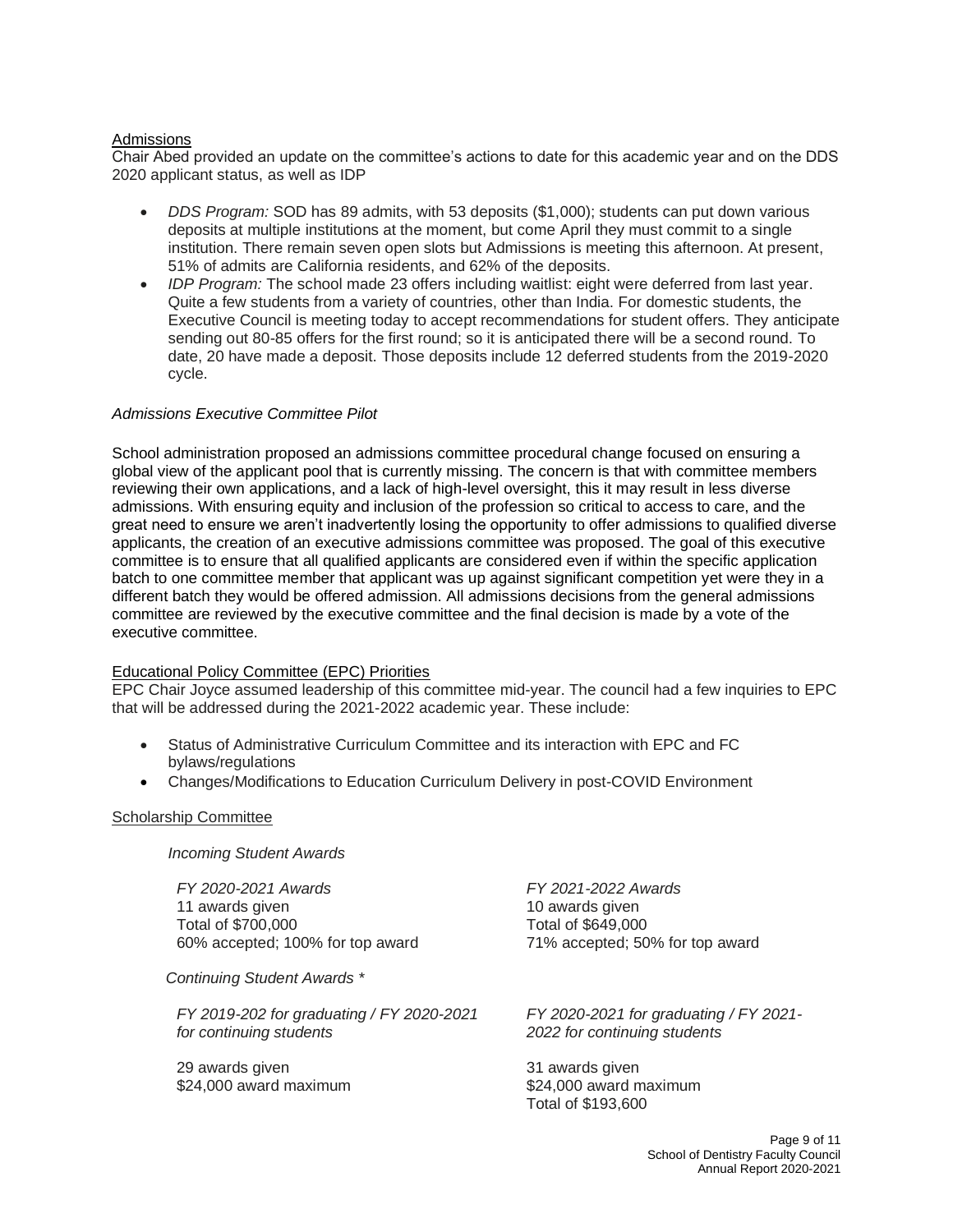Total of \$268,150 (includes multi-year awards)

\* Starting FY 2019-2020, SOD moved all need-based scholarships to UCSF Financial Aid Office to be awarded with other need-based grants.

Committee members included faculty members Maria Thompson, Oanh Le, Yan Zhang, Julie Sneddon and Chair Vaderhobli. Admin support included staff from the Student Learner Success Center (Pamela Schultz, Julia Hwang and Heidi Chu, financial analyst). Combined, they worked closely to determine who should receive these scholarships.

Looking ahead, the school needs to raise funds to attract more competitive students. Feedback from the Student Survey revealed that those who were offered admission but declined the offer had provided some insight into their decisions. The most cited reason for attending another dental school was cost: Many students were offered more competitive scholarships elsewhere, and would be attending schools with a lower cost of living. The UCSF SOD aim is to lower our debt for all students; incoming, continuing and graduating students.

## **Discussion**

Q: If people decline the funding, what happens next? Is there a back-up awardee? A: The Committee ranks awardees 1-2-3. If the top choice declines, we go down the list.

Q: Is the Dean's Office looking at raising funds to become more competitive? A: This is also an ongoing discussion point. At this point there are no metrics to provide. They will be provided at a later date. For this cycle, all continuing students accepted the funds. For the incoming D1s, it's always been roughly 50% acceptance. Last year it was 100%.

This year, Scholarship Committee had no input on the incoming D1s. They were focusing on D2s and beyond. Members advised that they spoke with students who intended to come if they were accepted, however some advised they couldn't afford it – especially in comparison with other schools.

This also speaks to the weakness of the alumni network. This may be the long plan, rather than short term. But do alumni have the experience of being valued? Many former residents give to their programs, but not to the DDS programs. Also, considering the amount of debt that DDS students graduate with, it takes time for them to be in a position to donate.

Members said that other alumni have stopped donating as there's no accountability for the funds – especially if alumni donate for a specific project and are then informed that the funds have been used in another manner. So even just a couple cases of mismanagement will be communicated to alumni network quickly. Members also advised that if people knew they were donating for a specific reason, then they're more likely to donate. If we aim to do smaller targeted funding efforts, that might be a good idea. Also noted that there's little to no acknowledgement to those that do donate.

#### Student Status Committee

Member Perkins advised that the processes in place are working to find recurrent student issues. The clinical SS committees are very strong with clinic administrators involved and highlighting specific areas in which some students need improvement.

There is a training session for GPLs on student professionalism measures and how to address them. Students have a negative view of PERs (Professional Evaluation Reports); namely, that they're used to keep students in line. But this is being modified to train the GPLs in what professionalism is, and to learn ways to motivate students that isn't a carrot/stick model. The first level of professionalism reports is a training opportunity: meant to be a conversation with a student and not something that is written up.